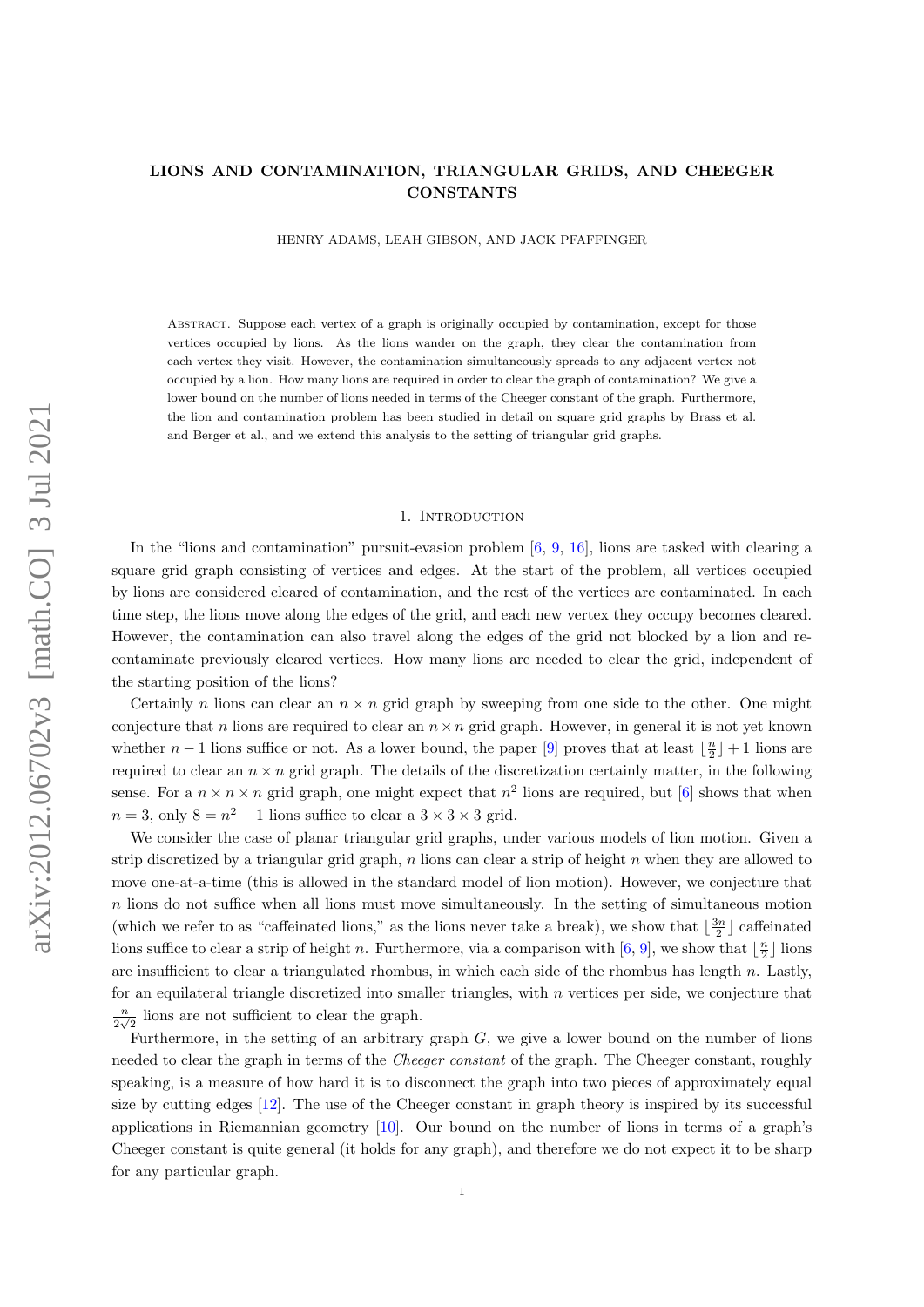We give background definitions and notation in Section [3,](#page-2-0) study triangular grid graphs in Section [4,](#page-3-0) and explain the connection to the Cheeger constant in Section [5.](#page-10-0) We ask many open questions in Section [6](#page-12-0) that we hope will inspire future work.

### 2. Related work

The lion and contamination problem considered in this paper is only one of many pursuit-evasion problems that occur in graphs. See [\[30\]](#page-14-0) for an early treatment of an evasion problem on graphs, and see [\[17\]](#page-13-5) for a bibliography of related problems and papers. The graph-clear problem explored by [\[21\]](#page-14-1) is a model for surveillance tasks and can be used to help determine the number of robots needed to patrol a large enclosed area. In this problem, the contamination that must be cleared lives on the edges of the graph, whereas in the lion and contamination problem we consider the contamination lives on the vertices. Pursuit-evasion problems have applications to air traffic control [\[5\]](#page-13-6), robot motion planning [\[24,](#page-14-2) [25\]](#page-14-3), defense [\[20\]](#page-14-4), collision avoidance [\[18\]](#page-13-7), and tracking [\[19\]](#page-14-5).

Perhaps the most developed graph-based pursuit-evasion challenge is the problem of Cops and Robbers. This is a particular form of graph evasion problem which involves a set of cops moving along the vertices of a graph that attempt to capture a single robber also moving on the vertices of a graph. In this version the cops and robbers alternate moving, rather than both moving at the same time. The robber is caught if a cop is able to move onto the vertex the robber is occupying. For a vertex  $v$ , define  $N[v]$  to be the set containing v and all vertices adjacent to v. A vertex v is called a *corner* if there exists a vertex u such that  $N[v] \subseteq N[u]$ . A single cop is able to catch the robber on a finite graph if and only if some sequence of deleting corners results in a single vertex remaining. This condition is known as the graph being dismantlable. For more information see [\[8\]](#page-13-8).

There are many variants of pursuit-evasion problems that take place in Euclidean space instead of in graphs; see [\[13\]](#page-13-9) for a survey. The most famous such problem may be the lion and man problem proposed by Rado in 1925 [\[26\]](#page-14-6), in which a single man is chased by a single lion of the same speed. The lion and man problem has been studied both with continuous time and with discrete time [\[4,](#page-13-10) [32\]](#page-14-7). In many pursuit-evasion problems, there are numerous sensors or intruders, for example as in [\[28,](#page-14-8) [27,](#page-14-9) [11\]](#page-13-11). Kalman filters can be used for efficient target tracking [\[22,](#page-14-10) [29,](#page-14-11) [33\]](#page-14-12), and neural networks can obtain dynamic coverage while learning previously unknown domains [\[31\]](#page-14-13).

A related class of evasion problems take place in mobile sensor networks, as studied from the topological perspective in [\[2,](#page-13-12) [14,](#page-13-13) [15\]](#page-13-14). Here both space and time are continuous, and ball-shaped sensors wander in a bounded domain. The perspective taken is that of minimal sensing, in that the sensors do not know their locations but instead only measure connectivity information. Furthermore, the motion of the sensors is arbitrary — perhaps the sensors are floating in the ocean or blown in the air by wind. There is no speed bound for either the sensors or the intruders. One would like to detect when the sensors have necessarily captured all possible intruders, but without using location information. A slightly different perspective is taken in [\[3\]](#page-13-15), namely, what random models of sensor motions lead to faster mobile coverage? The relation to the lion and contamination problem in this paper can be partially viewed as a passage from continuous to discrete. If one approximates a continuous plane instead by a square or triangular grid graph, then the number of lions needed to clear that graph provides a discrete approximate analogue of the number of sensors that might be needed in a continuous model on the plane.

In contrast with the aforementioned models, in the lion and contamination pursuit evasion problem that we will consider (defined rigorously in the following section), both space and time are discrete, and the pursuers and evaders move simultaneously with bounded speed.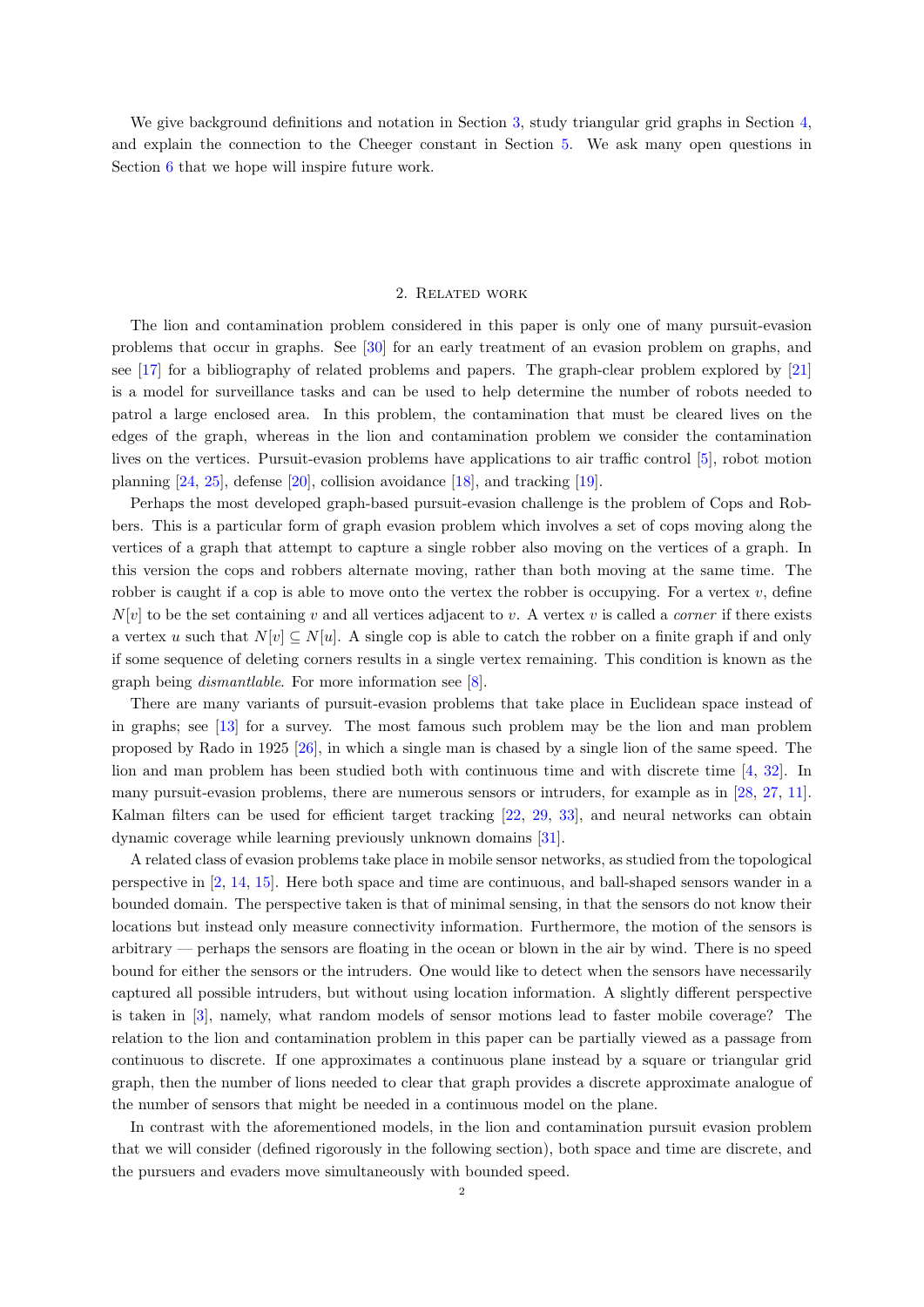### 3. NOTATION AND DEFINITIONS

<span id="page-2-0"></span>We begin by providing notation and definitions for various models of lion motion, for how the contamination spreads, and for various types of triangular grid graphs. For additional background information, we refer the reader to  $[6, 9]$  $[6, 9]$  $[6, 9]$ .

3.1. Graphs. In this paper we consider only finite simple graphs. A finite simple graph  $G = (V, E)$ contains a finite set of vertices V. The set of (undirected) edges E is a collection of 2-subsets from V. We may also use the notation  $V(G)$  or  $E(G)$  to denote the vertex set of G and edge set of G, respectively. If  $\{u, v\}$  is an edge in E, then we say that the vertices u and v are *adjacent*, and we often denote this edge as uv. Visually, we represent adjacency by drawing a line segment between the vertices u and v.

An important concept for this paper will be the boundary of a set of vertices in a graph.

**Definition 3.1.** Let G be a graph with vertex set V. We define the boundary of a vertex subset  $S \subseteq V$ , denoted  $\partial S$ , to be the collection of all vertices in S that share an edge with some vertex of  $V \setminus S$ . That is,

$$
\partial S = \{ v \in S \mid uv \in E(G) \text{ for some } u \notin S \}.
$$

**Definition 3.2.** A walk  $\pi$  in a graph G is an ordered list  $(\pi(1), \pi(2), \ldots)$  of vertices where each  $\pi(t) \in V(G)$ , and  $\pi(t)$  is adjacent to  $\pi(t+1)$  for all t.

We note that a walk is allowed to retrace its steps  $-$  i.e., the vertices visited need not be distinct.

3.2. Lion Motion. Each lion occupies a vertex of the graph. In this evasion problem, time is discrete. At each turn, a lion can either stay where it is, or move across an edge to an adjacent vertex. Multiple lions are allowed to occupy the same vertex.

The main restrictions on lion motion that we consider are caffeinated lions and polite lions. In the caffeinated model, all lions must move at every time step, and in the polite model, at most one lion can move at once.

Definition 3.3 (Caffeinated Lions). In the caffeinated model of lion motion, every lion must move at each turn. In other words, between turns no lion is allowed to remain in place at its current location.

Definition 3.4 (Polite Lions). In the polite model of lion motion, at most one lion is allowed to move at each turn. All other lions must remain at their current vertex.

When we simply say "lions" without specifying, we mean lions that are neither caffeinated nor polite — any lion can move or stay put at any turn.

3.3. Contamination motion. Every vertex that is not originally occupied by a lion is contaminated. When a lion moves to a new vertex, that new vertex becomes *cleared* of contamination. A cleared vertex v at time step t becomes recontaminated at the next time step  $t + 1$  if

- it is not occupied by a lion at time step  $t + 1$ , and
- if it is adjacent to a contaminated vertex  $u$  at time  $t$ , and there is no lion that crosses the edge from v to u between times t and  $t + 1$  (which would block the contamination from moving across this edge). Note that in the same time step that a lion leaves a vertex, it can become recontaminated.

We let  $C(t)$  denote the set of cleared vertices at time t. We say that the lions have cleared or swept the graph  $G$  if at any time  $t$ , all of the vertices in the graph are cleared of contamination.

Definition 3.5 (Sweep). A sweep of a graph is the movement of the lions that results in the graph being completely cleared of contamination at time t, i.e.  $C(t) = V(G)$ .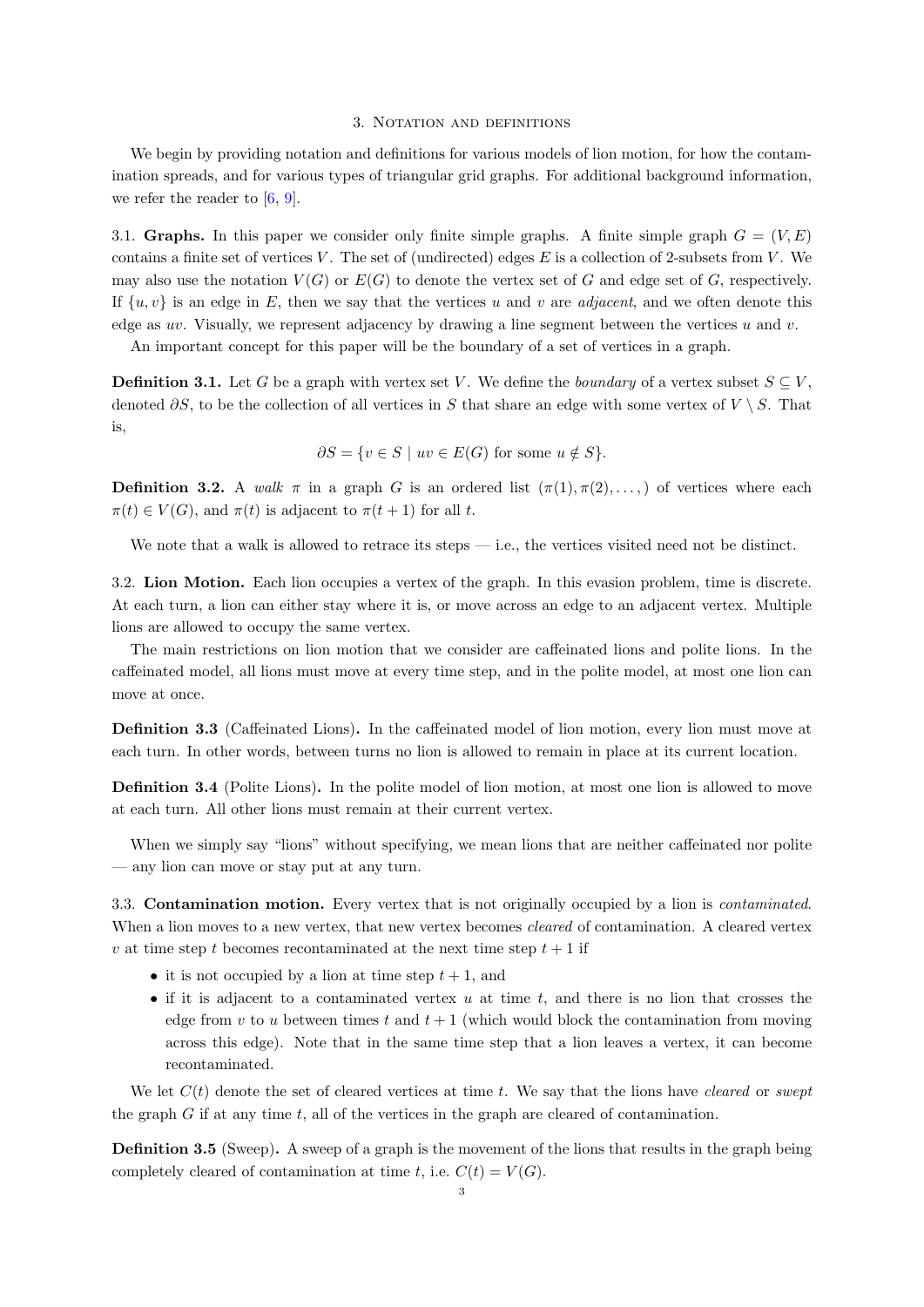

<span id="page-3-1"></span>FIGURE 1. The triangular grid graph  $P_5$ .



FIGURE 2. Example of  $R_{2,3}$  and  $R_{3,3}$  (from left to right).

We are interested in finding the fewest number of lions required to clear a graph.

We note that if G is a connected graph, and if k lions can sweep G from a certain starting position, then k lions can sweep G from any starting position. However, this is not necessarily the case if the lions are caffeinated—unless G contains an odd cycle (see Section [4.2.2\)](#page-5-0).

3.4. Triangular grid graphs. We begin by bounding the number of lions needed to clear triangular grid graphs, which we define now.

Let  $T_n$  be the *n*th triangular number for  $n \in \mathbb{N}$ . That is,  $T_n = \frac{n(n+1)}{2}$  $\frac{i+1j}{2}$ .

**Definition 3.6** (Triangular Grid). Let  $P_n$  be the planar graph which forms an equilateral triangle of side-length  $n-1$  (with n vertices on each side), subdivided into a grid of equilateral triangles as drawn in Figure [1.](#page-3-1)

Note that  $P_n$  has  $\frac{n(n+1)}{2} = T_n$  $\frac{n(n+1)}{2} = T_n$  $\frac{n(n+1)}{2} = T_n$  vertices and  $\frac{3n(n-1)}{2}$  edges. <sup>1</sup>

**Definition 3.7** (Triangular Lattice). Let  $R_{n,l}$  be the planar graph which forms a parallelogram of height n vertices and length l vertices, subdivided into a grid of equilateral triangles as drawn below.

## 4. Lions and contamination on triangular grid graphs

<span id="page-3-0"></span>We study the number of lions needed to clear triangular grid graphs, for various shapes of graph domain, and under various different models of lion motion.

<span id="page-3-2"></span><sup>&</sup>lt;sup>1</sup>Proof: The number of vertices are the *n*th triangular number defined by  $\sum_{i=0}^{n} i = \frac{n(n+1)}{2}$ , since  $T_i$  is constructed by taking  $T_{i-1}$  and adding i vertices. Denote the number of edges in  $T_n$  as  $E_n$ . These numbers are determined by the recurrence relation  $E_n = E_{n-1} + 3(n-1)$ . To see this, suppose that  $T_{n-1}$  is drawn and place n vertices below it. Each of the  $n-1$  vertices in row  $n-1$  will have two edges drawn between itself and the vertices in the last row of n vertices. The last row of n vertices will be connected together by another  $n - 1$  edges. So the equivalence relation is established, and it satisfies  $E_n = \frac{3n(n-1)}{2}$  for  $n \geq 1$ .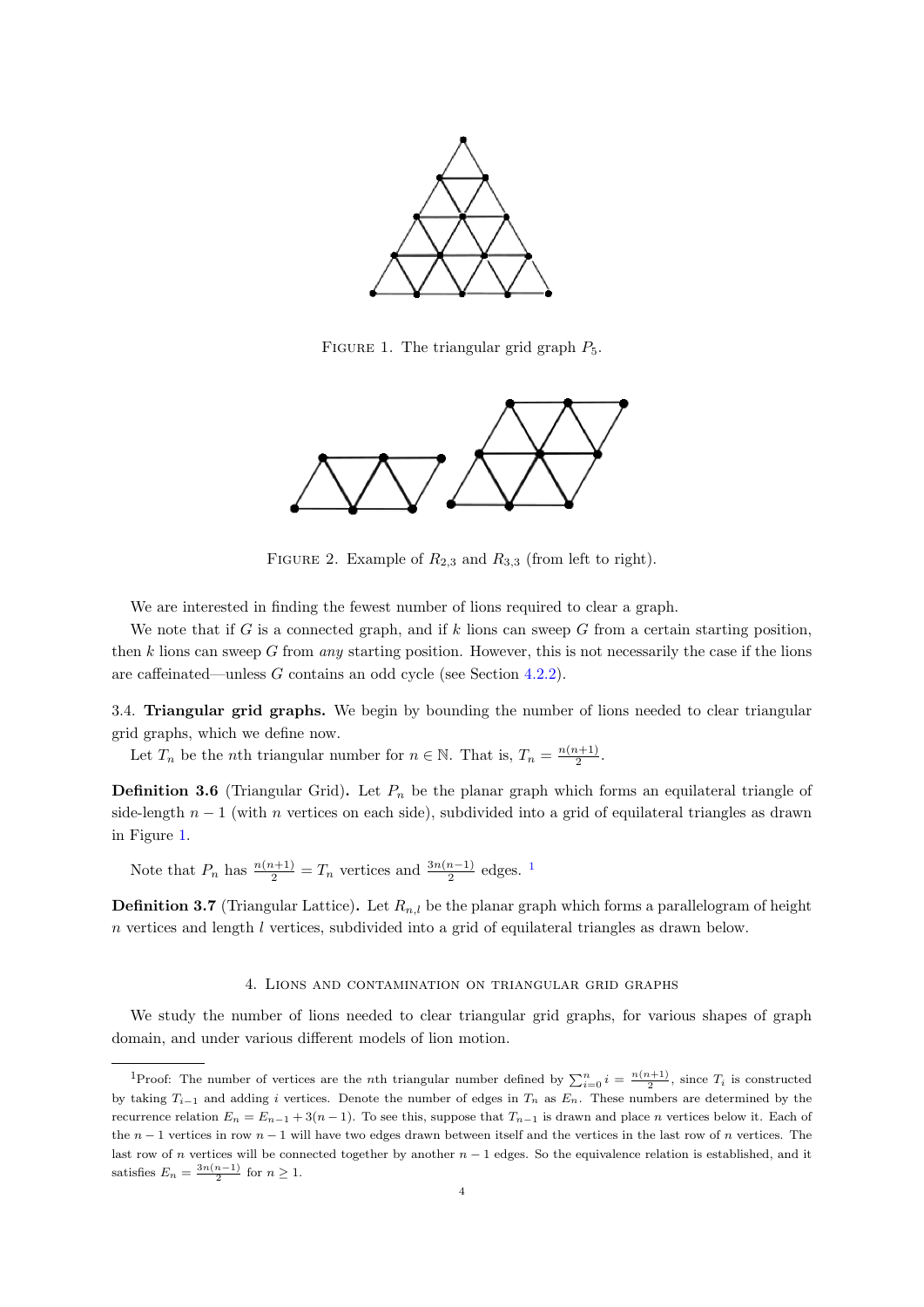

FIGURE 3. Sweeping formation on  $R_{3,3}$ . The red vertices are contaminated, the green vertices are cleared, and the locations of lions are marked with 'L'.

<span id="page-4-0"></span>

<span id="page-4-1"></span>FIGURE 4. Under caffeinated lion motion, n caffeinated lions cannot sweep  $R_{n,l}$  by moving from left to right, as contamination can travel along the diagonal edges and recontaminate previously cleared vertices. The red vertices are contaminated, the green vertices are cleared, and the locations of caffeinated lions are marked with 'X'.

## 4.1. Sufficiency of  $n$  lions on a triangulated strip.

**Theorem 4.1.** Let n and l be positive integers. Then n lions suffice to clear the grid  $R_{n,l}$  of contamination.

*Proof.* There is a specific sweeping formation that we use for the n lions to clear the grid of contamination, but since there is no restriction on lion movement and the lions live on a connected graph, all lions can move into this clearing position without issue.

In the graph  $R_{n,l}$  we let the bottom row be labeled row 1, the next row up is row 2, and this continues to row n. We can apply a sweeping method using n lions which move until they are positioned on the leftmost vertices of the grid, i.e. the leftmost diagonal column. We complete the sweep in the following manner as illustrated in Figure [3:](#page-4-0) Let the lion on row 1 travel one step to the right. The vertex it previously occupied is cleared and protected from future contamination in the next step. Next, let the lion in row 2 travel one step to the right. The vertex it previously occupied is cleared and protected from future contamination in the next step. Now, we let the lion in row 3 move one step to the right. Similarly, the previously occupied vertex is cleared and protected. We repeat this for  $n$  lions. Once each lion has moved one step to the right, the previous column is cleared and we repeat the process again starting with the lion on row 1. We continue this sweep until the entire length of the graph  $R_{n,l}$  is cleared.  $\Box$ 

We note that this clearing sequence is obtainable with polite lions, but not with caffeinated lions, as demonstrated in Figure [4.](#page-4-1)

4.2. Sufficiency of  $\lfloor \frac{3n}{2} \rfloor$  caffeinated lions on a triangulated strip. We now restrict lion movement so that the lions are caffeinated, i.e. each lion must move at every step. We show that  $\lfloor \frac{3n}{2} \rfloor$  caffeinated lions suffice to clear the triangular lattice  $R_{n,l}$ . Indeed, we provide a set formation where the lions may start in order to clear the grid using only  $\lfloor \frac{3n}{2} \rfloor$  caffeinated lions. In order to prove that  $\lfloor \frac{3n}{2} \rfloor$  caffeinated lions are sufficient independent of their starting positions, we must also show that the caffeinated lions can move to this initial formation from any starting position.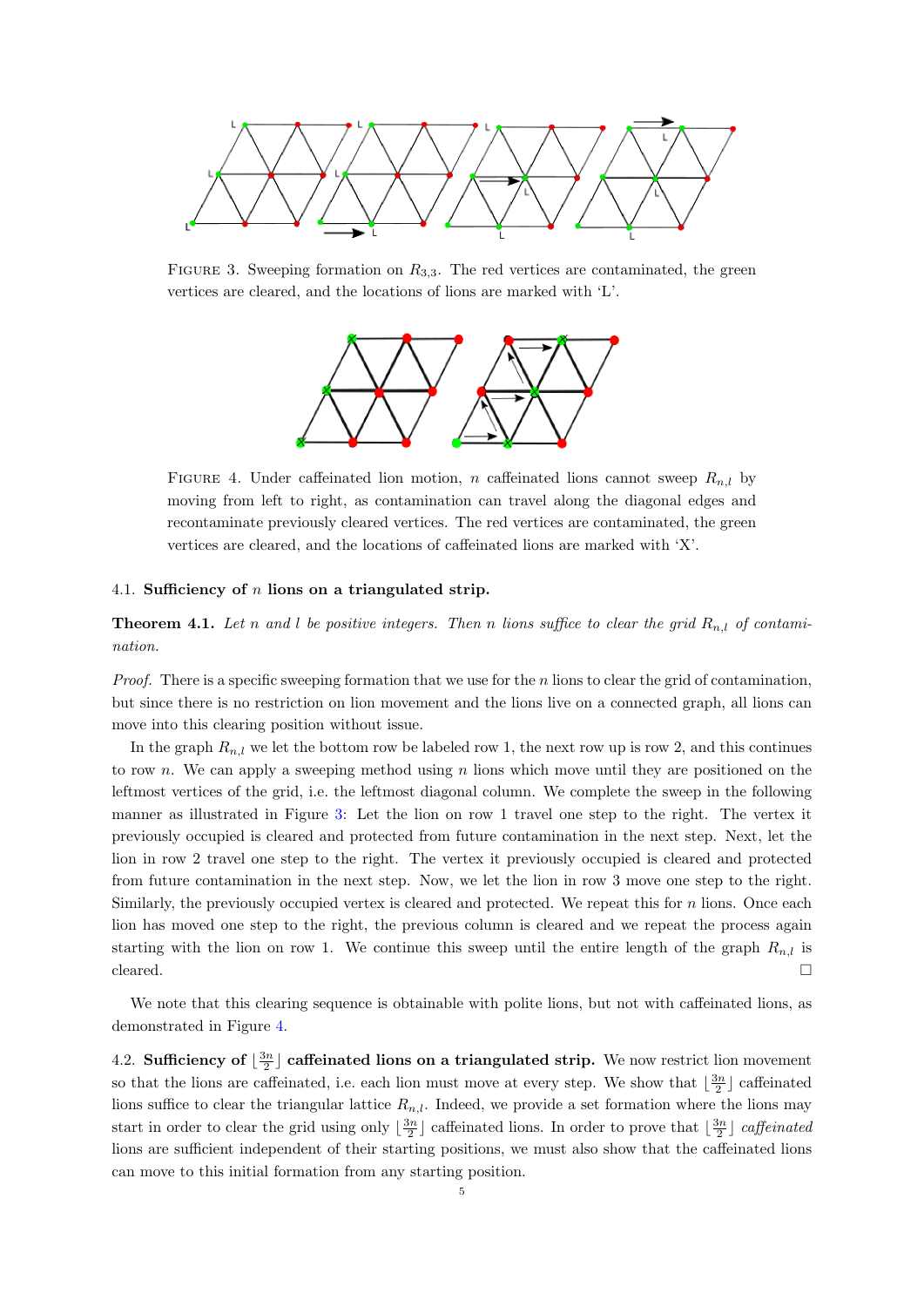

<span id="page-5-1"></span>FIGURE 5. The sweeping procedure for caffeinated lions using a wall of triangles.

<span id="page-5-3"></span>4.2.1. Sweeping formation for  $\lfloor \frac{3n}{2} \rfloor$  caffeinated lions. Consider the graph  $R_{n,l}$ . We let the  $\lfloor \frac{3n}{2} \rfloor$  lions line vertically such that the lions create a "wall of triangles" in which each row alternates having one or two lions, starting with one lion in the top row. These lions form a vertical wall that stretches from the bottom to top of the grid; see to Figure [5\(](#page-5-1)left) for this formation. We will show in Lemma [4.2](#page-5-2) that given any initial starting position, the caffeinated lions can travel into this initial sweeping formation. Once in this formation, the caffeinated lions can sweep first to the left and then to the right to clear the contamination. When the lions reach a corner of the grid, the lions sharing horizontal edges with the still contaminated vertices will continue their horizontal sweep. The remaining lions rotate in a three cycle (or swap positions with a lion on an adjacent vertex) to remain caffeinated while the other lions sweep. Refer to Figure [5](#page-5-1) for an example.

<span id="page-5-0"></span>4.2.2. Can lions get to some predetermined starting position? We will use the following lemma to show that caffeinated moving lions may move to arbitrarily specified positions in the  $R_{n,l}$  graph, no matter where their initial starting positions are. This allows the caffeinated lions to move to the initial sweeping formation shown in Section [4.2.1,](#page-5-3) regardless of their starting positions.

<span id="page-5-2"></span>**Lemma 4.2.** Consider any two vertices u, v in the finite connected graph  $R_{n,l}$ . Let M be the length of the shortest path between u and v. Then for any  $m > M$ , there is a walk from u to v of length exactly  $m$ .

*Proof.* We are given the graph  $R_{n,l}$ ; see Figure [6.](#page-6-0) We label two arbitrary distinct vertices  $u \neq v$  on this grid, where  $u$  denotes the starting point of a lion, and  $v$  is the desired ending location of the lion.

We will proceed by induction on m. The case  $m = M$  is clear since M is defined as the length of the shortest walk from  $u$  to  $v$  in this finite connected graph.

For the inductive step, suppose there is a walk of length  $m$  from  $u$  to  $v$ ; we claim there exists a walk of length  $m + 1$  from u to v. Consider the walk of length m. Let the lion travel along this walk until it has taken  $m-1$  steps. At this moment, the lion will be on a vertex adjacent to v; call this vertex q. Since every two adjacent vertices in the graph  $R_{n,l}$  are part of a common 3-cycle, there is some vertex s adjacent to both q and v. In the next step, let the lion move from vertex q to s. Once on vertex s, the lion has traveled a walk of length p, and then moves one more step to v in a walk of length  $m + 1$ .

By induction, it is possible to travel from u to v in a walk of length exactly m steps for any  $m \geq M$ .  $\square$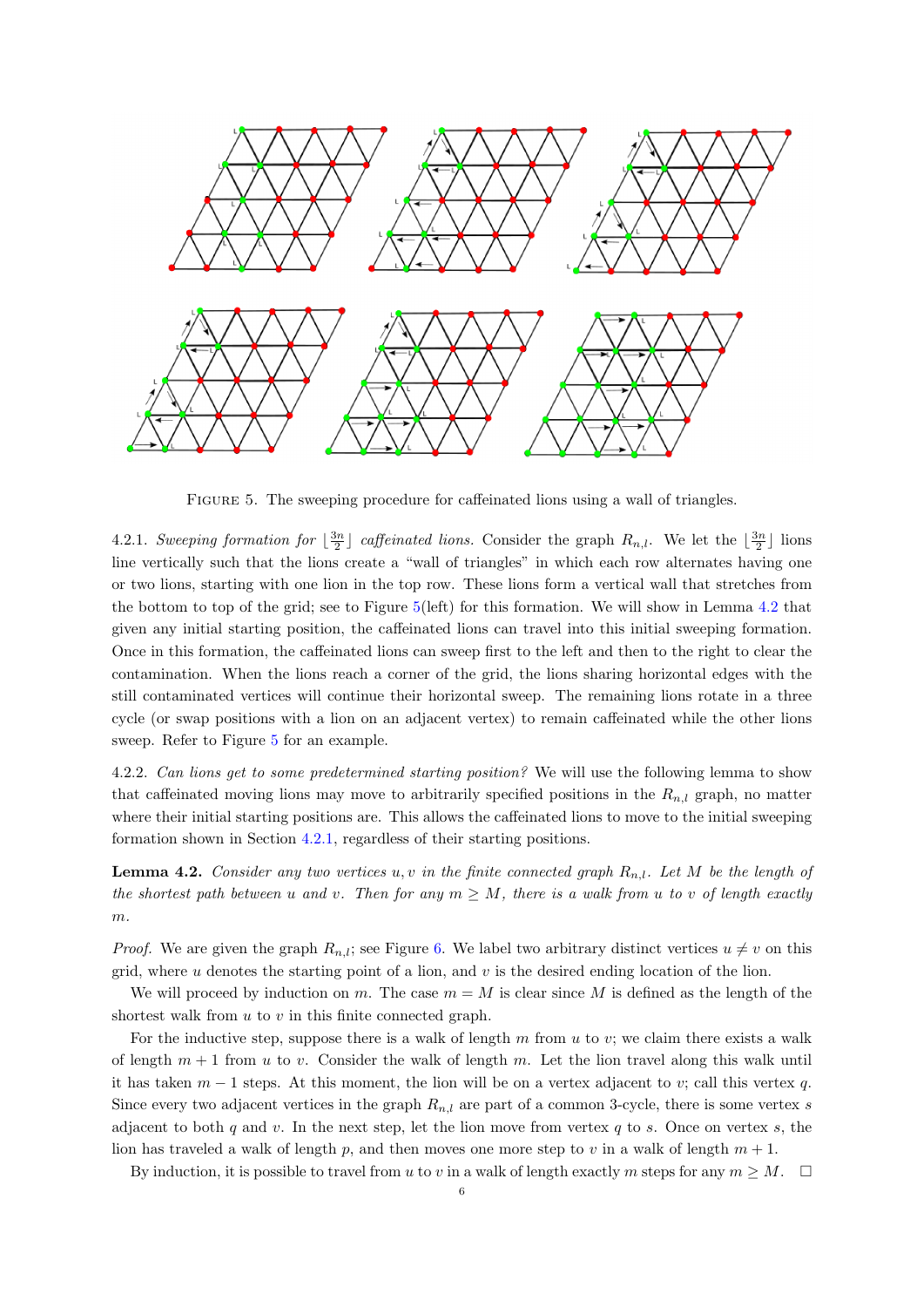

<span id="page-6-0"></span>FIGURE 6. Figure accompanying the proof of Lemma [4.2.](#page-5-2)

Remark 4.3. Lemma [4.2](#page-5-2) more generally holds true for any connected graph G containing an odd cycle.

The property in Lemma [4.2](#page-5-2) does not hold on the chessboard graph, i.e. a  $n \times n$  square grid graph (see Figure [7\)](#page-7-0). This is because given any two vertices u and v in this graph, there is a parity (even or odd) such that any walk between u and v necessarily has length of that specified parity. The same is true for any 2-colorable (i.e. bipartite) graph.

<span id="page-6-1"></span>**Corollary 4.4.** Consider the graph  $R_{n,l}$ . Given any k caffeinated lion starting positions  $u_1, \ldots, u_k$  and any k specified ending positions  $v_1, \ldots, v_k$ , there exists some  $M \in \mathbb{N}$  so that we can have all lions move to arrive at the specified ending positions at (exactly) time step M.

*Proof.* Let  $1 \le i \le k$  be arbitrary. By Lemma [4.2,](#page-5-2) we know that there exists an integer  $M_i \in \mathbb{N}$  such that for any vertices  $u_i, v_i \in R_{n,l}$ , and any  $m \geq M_i$ , there exists a walk of length exactly m between  $u_i$  and  $v_i$ . Now, let  $M = \max\{M_i \mid 1 \le i \le k\}$ . For any  $m \ge M$ , and for all  $1 \le i \le k$ , there exists a walk of length exactly m from  $u_i$  to  $v_i$ . Hence the k caffeinated lions can simultaneously move from their initial locations to their desired positions in exactly m simultaneous steps.  $\square$ 

**Corollary 4.5.**  $\lfloor \frac{3n}{2} \rfloor$  caffeinated lions suffice to clear the grid  $R_{n,l}$ , no matter their starting locations.

Proof. It follows from Corollary [4.4](#page-6-1) that the caffeinated lions can go into the sweeping formation from any starting position. We have already shown in Section [4.2.1](#page-5-3) that the caffeinated lions can clear the graph from here.  $\Box$ 

4.3. Insufficiency of  $\lfloor \frac{n}{2} \rfloor$  lions on a triangulated square. We will use some of the methods and proofs from [\[6\]](#page-13-0) to show that  $\lfloor \frac{n}{2} \rfloor$  (non-caffeinated) lions cannot clear  $R_n := R_{n,n}$ . In this proof, we stretch the "rhombus" graph  $R_n$  to instead be drawn as a square triangulated by right triangles. It should be noted that this grid holds all of the same properties as before (the isomorphism type of the graph is unchanged).

We define  $S_n$  to be the  $n \times n$  square grid graph with n vertices per side as discussed in [\[6\]](#page-13-0); see Figure [7.](#page-7-0) When each square is subdivided via a diagonal edge, drawn from the top left to the bottom right, then we obtain a graph isomorphic to  $R_n$  as shown in Figure [8.](#page-7-1)

The following two lemmas from [\[6\]](#page-13-0) hold in an arbitrary graph.

<span id="page-6-2"></span>**Lemma 4.6.** (Lemma 1 of  $[6]$ ) Let k be the number of lions on a graph. The number of cleared vertices cannot increase by more than k in one time step.

<span id="page-6-3"></span>**Lemma 4.7.** (Lemma 2 of [\[6\]](#page-13-0)) Let k be the number of lions. If there are at least 2k boundary vertices in the set  $C(t)$  of cleared vertices, then the number of cleared vertices cannot increase in the following step:  $|\partial C(t)| > 2k$  implies  $|C(t+1)| < |C(t)|$ .

For the specific case of square grid graphs  $S_n$ , [\[6\]](#page-13-0) defines a "fall-down transformation". This transformation T takes any subset of the vertices of  $S_n$ , and maps it to a (potentially different) subset of the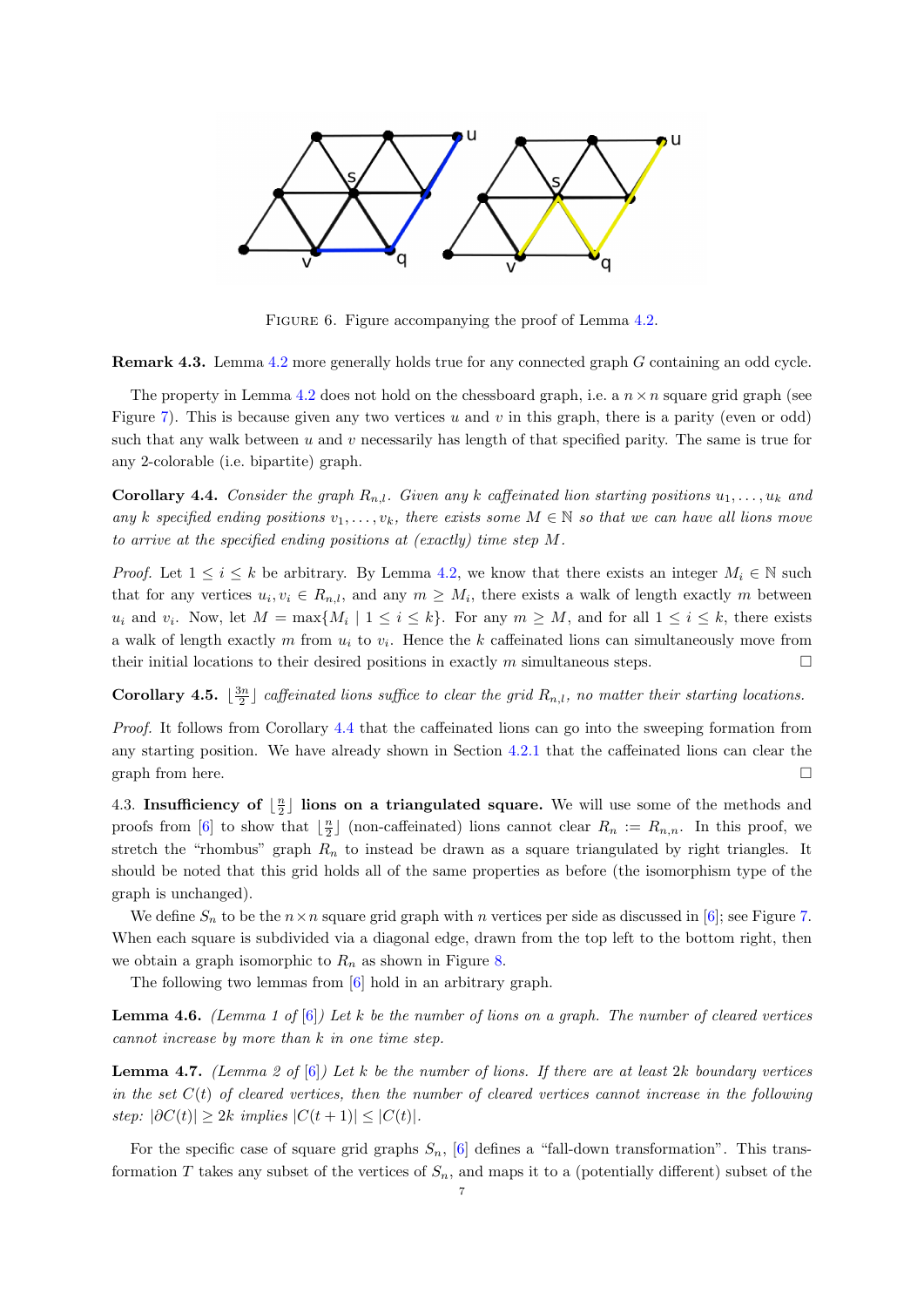



<span id="page-7-0"></span>FIGURE 7. The graph  $S_6$ .

<span id="page-7-1"></span>FIGURE 8. The graph  $R_6$  drawn as a square instead of a rhombus.

same size. The first step in the fall-down transformation moves the subset of vertices down each column as far as possible. The number of vertices in any column remains unchanged by this step. The second step in the fall-down transformation is to then move each vertex as far as possible to the left-hand side of its row, maintaining the number of vertices in any row.

In the case of a square grid  $S_n$ , [\[6\]](#page-13-0) proves that the fall-down transformation does not increase the number of boundary vertices in a set:

<span id="page-7-3"></span>**Lemma 4.8.** (Lemma 4 of [\[6\]](#page-13-0)) In the graph  $S_n$ , the fall-down transformation T is monotone, meaning that the number of boundary vertices in a subset  $S$  of vertices from  $S_n$  does not increase upon applying the fall-down transformation.

Since the vertex set of  $S_n$  is the same as the vertex set of  $R_n$ , we immediately get a fall-down transformation for T acting on  $R_n$  that maps a subset of vertices in  $R_n$  to a subset of vertices in  $R_n$ . We will show that this new fall-down transformation has the same monotonicity property, which is not a priori clear as the boundary of a set of vertices in  $S_n$  might be smaller than the boundary of that same set of vertices in  $R_n$ . Note that in general, if v is a boundary vertex of a set S in  $S_n$ , then v is a boundary vertex of S in  $R_n$ . This implies that a set of vertices in  $S_n$  has no more boundary vertices than if that set of vertices were in  $R_n$ .

Another comment is that when defining the fall down transformation  $T$  on  $S_n$ , the choice of down vs. up or of left vs. right does not matter. But these choices do matter when defining a fall-down transformation on  $R_n$ , due to the diagonal edges as drawn in Figure [8.](#page-7-1) We want to emphasize we have chosen to map down and to the left; the following lemma in part depends on this choice. Refer to Figure [9](#page-8-0) to see that Lemma [4.9](#page-7-2) fails if we instead allow T to move down and to the right.

<span id="page-7-2"></span>**Lemma 4.9.** Let S be a set of vertices in  $R_n$  (or equivalently, in  $S_n$ ). The set of boundary vertices of  $T(S)$  in  $R_n$  is the same as the set of boundary vertices of  $T(S)$  in  $S_n$ .

*Proof.* We will show that the set of boundary vertices of  $T(S)$  in  $R_n$  is the same as the set of boundary vertices of  $T(S)$  in  $S_n$ . First suppose that a vertex v of  $T(S)$  is a boundary vertex in  $R_n$ . Referring to the diagram in Figure [10,](#page-8-1) this implies that one of d, c, b or a is not in  $T(S)$ . However, we can reduce this to the case that one of c or b is not in  $T(S)$ , since  $d \notin T(S) \Rightarrow c \notin T(S)$ , and since  $a \notin T(S) \Rightarrow b \notin T(S)$ . If  $c \notin T(S)$ , then v is a boundary vertex of  $T(S)$  in both  $R_n$  and  $S_n$ . The same is true if  $b \notin T(S)$ . This proves that if v is a boundary vertex of  $T(S)$  in  $R_n$ , then it is a boundary vertex of  $T(S)$  in  $S_n$ . On the other hand, referring to Figure [11,](#page-8-2) if v is a boundary vertex of  $T(S)$  in  $S_n$ , then one of c or b is not in  $T(S)$ , which implies that v is a boundary vertex of  $T(S)$  in  $R_n$  as well. Therefore the set of boundary vertices of  $T(S)$  in  $R_n$  is the same as the set of boundary vertices of  $T(S)$  in  $S_n$ .

 $\Box$ 

We know that T is monotone on  $S_n$ , i.e. that the number of boundary vertices does not increase as a result of applying T. Lemma [4.9](#page-7-2) therefore immediately implies that T is also monotone on  $R_n$ , i.e. that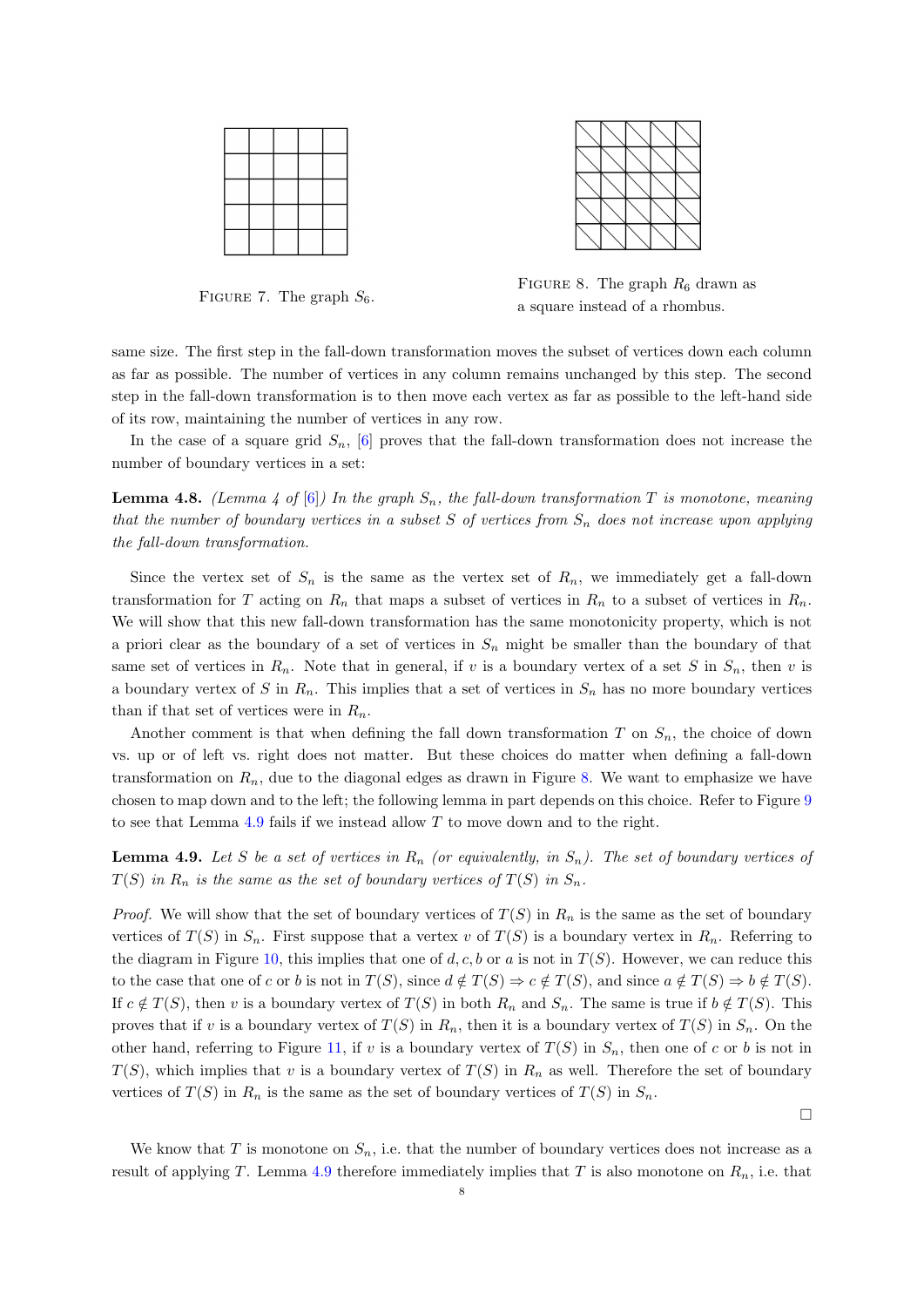

<span id="page-8-0"></span>FIGURE 9. Given the initial starting position of a set S in blue on  $S_n$  and  $R_n$ , notice that applying a modified fall-down transformation down and to the right results in 3 boundary vertices in  $S_n$  and 4 boundary vertices in  $R_n$ , shown in green.





<span id="page-8-1"></span>FIGURE 10.  $R_n$ . FIGURE 11.  $S_n$ .

<span id="page-8-2"></span>

the number of boundary vertices of a set  $S$  in  $R_n$  is no more than the number of boundary vertices of  $T(S)$  in  $R_n$ .

**Corollary 4.10.** In the graph  $R_n$ , the fall-down transformation T is monotone, meaning that the number of boundary vertices in a subset S of vertices from  $R_n$  does not increase upon applying the fall-down transformation.

This now brings us to the last lemma.

<span id="page-8-3"></span>**Lemma 4.11.** (Lemma 5 of [\[6\]](#page-13-0)) Any vertex set S on  $R_n$  satisfying  $\frac{n^2}{2} - \frac{n}{2} < |S| < \frac{n^2}{2} + \frac{n}{2}$  has at least n boundary vertices.

*Proof.* By Lemma  $4.8$ , we know that the fall-down transformation  $T$  acts monotonically on the number of boundary vertices in  $R_n$ . Thus the proof of Lemma 5 from  $[6]$  will also hold for our grid graph with diagonal edges added.

 $\Box$ 

# <span id="page-8-4"></span>**Theorem 4.12.**  $\lfloor \frac{n}{2} \rfloor$  lions do not suffice to clear  $R_n$ .

*Proof.* Suppose for a contradiction that  $k \leq \lfloor \frac{n}{2} \rfloor$  lions can clear  $R_n$ . The lions will eventually have to clear all  $n^2$  vertices. By Lemma [4.6,](#page-6-2) we know that  $|C(t+1)| - |C(t)| \leq k \leq \frac{n}{2}$  for all times t. Thus there must be a time t where  $\frac{n^2}{2} - \frac{n}{4} \leq |C(t)| \leq \frac{n^2}{2} + \frac{n}{4}$  and  $|C(t+1) > |C(t)|$ . But by Lemma [4.11,](#page-8-3) there are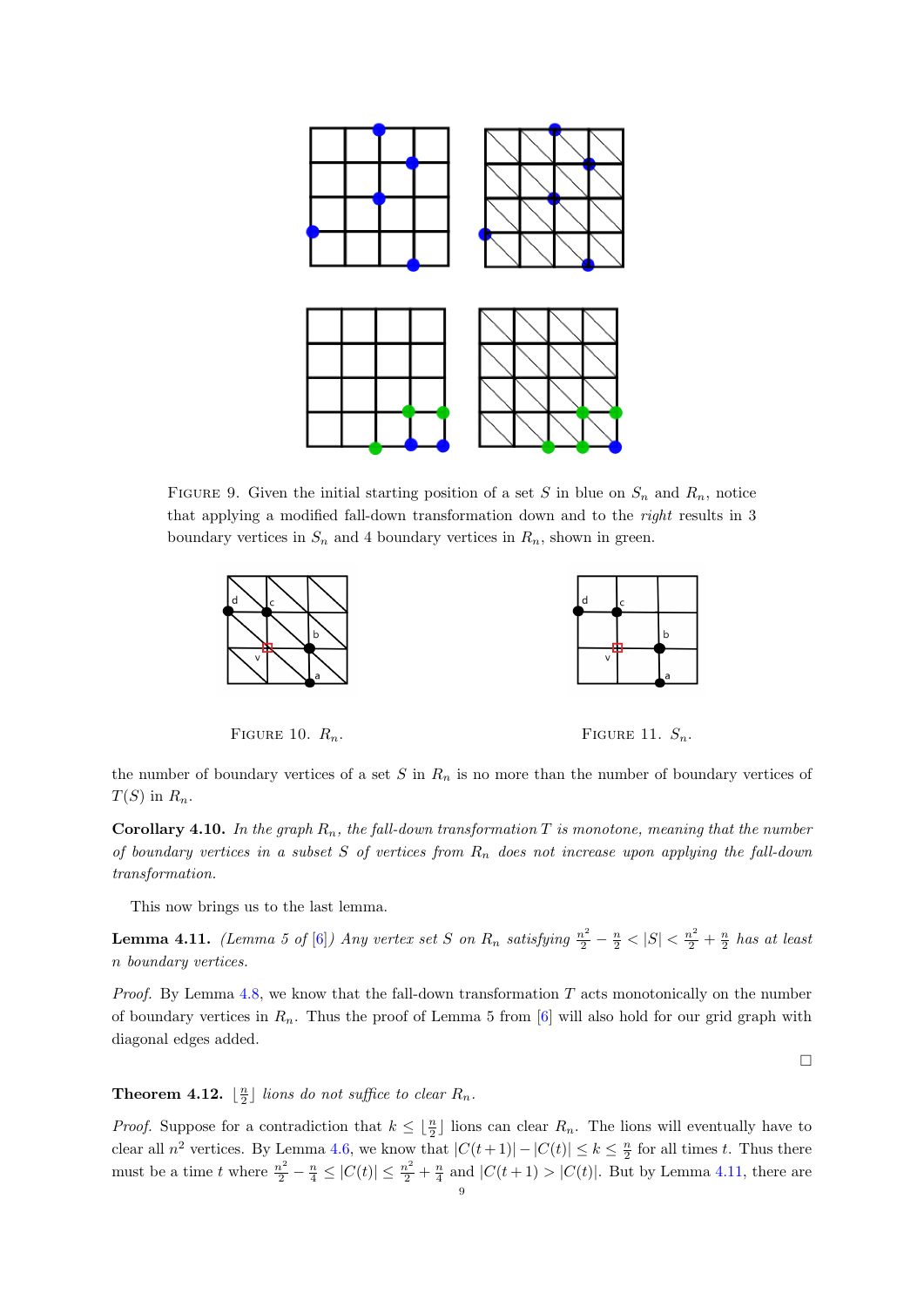

FIGURE 12. A row packing on  $P_6$  with 13 vertices.

<span id="page-9-2"></span>

<span id="page-9-3"></span>FIGURE 13. An ice cream cone packing on  $P_6$  with 13 vertices.

at least  $n \geq 2k$  boundary vertices of  $C(t)$  at time t, and so Lemma [4.7](#page-6-3) tells us that  $|C(t+1)| \leq |C(t)|$ , which is a contradiction. Thus  $k \leq \lfloor \frac{n}{2} \rfloor$  lions do not suffice to clear  $R_n$ .

4.4. Conjectured insufficiency of  $\frac{n}{2\sqrt{2}}$  lions on a triangle. In this section we consider the triangular grid graph  $P_n$  with n vertices on each of its three sides. We conjecture that  $\lfloor \frac{n}{2} \rfloor$  $\frac{n}{2\sqrt{2}}$  lions are not capable of clearing the triangular graph  $P_n$  — though we give only an incomplete possible attempted proof strategy/outline. By contrast, the square graphs  $S_n$  and  $R_n$  with n vertices per each of their four sides require at least  $n/2$  lions to clear. We ask in Question 7 in Section [6](#page-12-0) how many lions are necessary to clear the triangular graph  $P_n$  or the square graphs  $S_n$  and  $R_n$ .

We use the notation  $\alpha \approx \beta$  to mean that there is some small constant  $\kappa$  such that  $|\alpha - \beta| \leq \kappa$ .

<span id="page-9-0"></span>**Conjecture 4.13.** It is not possible to clear  $P_n$  with fewer than  $\approx \lfloor \frac{n}{2\sqrt{2}} \rfloor$  lions.

The bound in this first conjecture is derived from later conjectures, which would provide a kind of "isoperimetric inequality" for sets C in  $P_n$ . We will show how Conjecture [4.13](#page-9-0) would be a consequence of the isoperimetric inequalities in the following Conjectures [4.14](#page-9-1) and [4.15.](#page-10-1) We must first establish some new notation.

There are a number of ways that vertices in a set  $C$  can be packed into the graph  $P_n$  to have relatively few boundary vertices. For the following definitions, we orient  $P_n$  as drawn in Figures [12](#page-9-2) and [13.](#page-9-3) A row packing occurs when the vertices of C fall so that each row of  $P_n$  is completely filled before the row above it contains any vertices in  $C$ , and within each row the vertices are filled left to right. The orientation for this packing is shown in Figure [12.](#page-9-2) We define an ice cream come packing to be a packing where the diagonal rows beginning in the lower left corner are filled one at a time, with the lowest vertex in each diagonal being filled first, and the next diagonal row cannot contain vertices in C unless the diagonal row below it is already filled. The orientation for this packing is shown in Figure [13.](#page-9-3)

The following two conjectures, if true, would give a type of isoperimetric inequality in the graph  $P_n$ . The next conjecture describes what we believe are the optimal ways to place vertices in  $P_n$  while minimizing the number of boundary vertices.

<span id="page-9-1"></span>Conjecture 4.14. If C is a set of vertices in  $P_n$ , then  $|\partial C|$  is at least as large as the minimum of

• the number of boundary vertices in a row packing with  $|C|$  vertices, and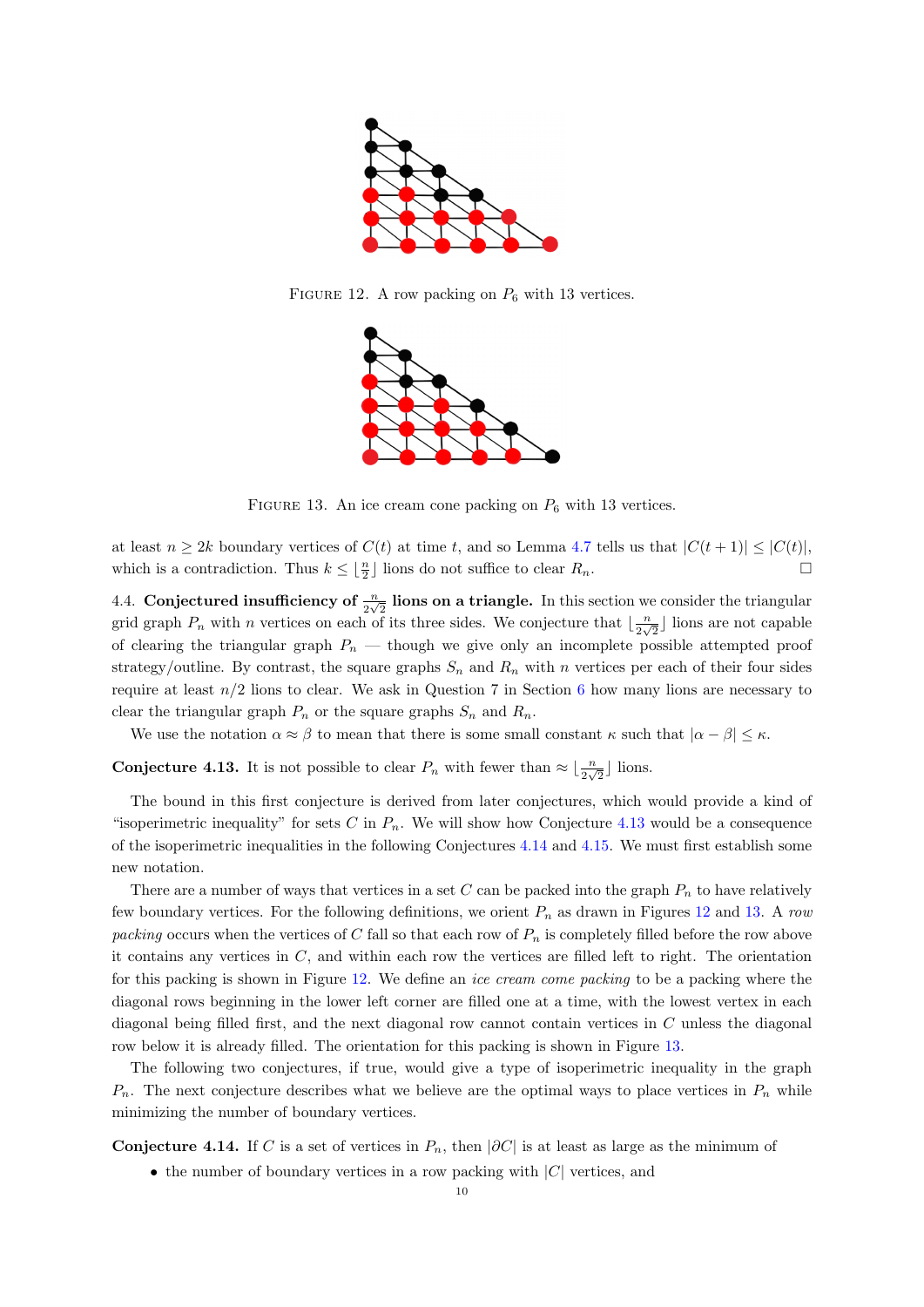• the number of boundary vertices in an ice cream cone packing with  $|C|$  vertices.

<span id="page-10-1"></span>**Conjecture 4.15.** If C is a set of vertices in  $P_n$  with  $|C| \approx T_{\lfloor \sqrt{T_n} \rfloor}$ , then there are at least  $\approx \lfloor \frac{n}{\sqrt{2}} \rfloor$ boundary vertices in C.

# Possible proof sketch of Conjecture [4.15,](#page-10-1) using Conjecture [4.14](#page-9-1)

As we add vertices to an ice cream cone packing, the number of boundary vertices is nondecreasing (while the last diagonal row is still empty). For  $j \leq n-1$ , the number of boundary vertices in an ice cream cone packing of  $\approx T_j$  vertices is  $\approx j$ . By contrast, in a row packing, after the bottom row is full, the number of boundary vertices is nonincreasing as we add more vertices. For  $j \leq n-1$ , the number of boundary vertices in a row packing of  $\approx T_n - T_j$  vertices is  $\approx j$ . Due to these monotonicity properties, Conjecture [4.14](#page-9-1) would imply that when the number of vertices we place is  $T_j \approx T_n - T_j$ , then we will have at least  $\approx j$  boundary vertices. We solve for j in the equation  $T_j \approx T_n - T_j$  to obtain  $2T_j \approx T_n$ , i.e.  $j(j+1) \approx T_n$ , giving  $j^2 + j - T_n \approx 0$ . We solve to find  $j \approx \frac{-1 \pm \sqrt{1+4T_n}}{2} \approx \frac{\sqrt{4T_n}}{2} = \sqrt{T_n}$ . Hence if C is a set of vertices in  $P_n$  with  $|C| \approx T_{\lfloor \sqrt{T_n} \rfloor}$ , then there are at least  $j \approx \sqrt{T_n} \geq \lfloor \frac{n}{\sqrt{2}} \rfloor$  boundary vertices in C, where in the last inequality we have used the bound  $T_n = \frac{n(n+1)}{2} \geq \frac{n^2}{2}$  $\frac{i^2}{2}$ .

We can now show how Conjecture [4.13](#page-9-0) would follow from the above two (unproven) conjectures.

**Possible proof of Conjecture [4.13](#page-9-0) from Conjectures [4.14](#page-9-1) and [4.15](#page-10-1) Suppose for a contradic**tion that k is at most  $\approx \lfloor \frac{n}{2\sqrt{2}} \rfloor$ , and that k lions can clear  $P_n$ . Thus at the final time step, there must be  $T_n$  cleared vertices. Lemma [4.6](#page-6-2) tells us that  $|C(t+1)| - |C(t)| \leq k$  for all times t. There must have been a time t such that the number of vertices in  $C(t)$  was approximately  $T_{\lfloor \sqrt{T_n} \rfloor}$  and  $|C(t+1)| > |C(t)|$ . At that same time, the number of boundary vertices  $|\partial C(t)|$  would have to be at least  $\approx \lfloor \frac{n}{\sqrt{2}} \rfloor$  by Conjec-ture [4.15.](#page-10-1) By Lemma [4.7,](#page-6-3) since  $|\partial C(t)|$  is at least 2k, the number of boundary vertices cannot increase in the next time step, so in fact  $|C(t+1)| \leq |C(t)|$ . This is a contradiction, and thus fewer than  $\approx \lfloor \frac{n}{2\sqrt{2}} \rfloor$ lions cannot clear  $P_n$ .

## 5. Connection to Cheeger constant

<span id="page-10-0"></span>In graph theory, the term *Cheeger constant* refers a numerical measure of how much of a bottleneck a graph has. The term arises from a related quantity, also known as a Cheeger constant, that is used in differential geometry: the Cheeger constant of a Riemannian manifold depends on the minimal area of a hypersurface that is required to divide the manifold into two pieces [\[10\]](#page-13-4). For both graphs and manifolds, the Cheeger constant can be used to provide lower bounds on the eigenvalues of the Laplacian (of the graph or of the manifold). In the graph theory literature, there are several different quantities known as the Cheeger constant, and they are each defined slightly differently. For some more background and applications of Cheeger constants to graphs, see [\[12,](#page-13-3) Chapter 2]. In this section, we show a relationship between the Cheeger constant of a graph and the number of lions needed to clear this graph of contamination.

**Definition 5.1.** For a graph  $G$ , let the Cheeger constant be

$$
g := \min\left\{ \frac{|\partial S|}{\min\{|S|, |\overline{S}|\}} : S \subseteq V(G), \ S \neq \emptyset, \ S \neq V(G) \right\},\
$$

where  $\partial S = \{v \in S \mid uv \in E(G), u \notin S\}$  (i.e. the set of boundary vertices), and  $\overline{S}$  is the set  $V(G) \setminus S$ .

This is the same constant that is studied in [\[7\]](#page-13-16), where it is called the vertex isoperimetric number  $h_{in}$ . Note that  $\partial S$  is defined differently than the boundary used in [\[12\]](#page-13-3) (for us,  $\partial S$  is a subset of S instead of  $\overline{S}$ ). Other definitions of the Cheeger constant of a graph may count the number of boundary edges instead of boundary vertices.

For a connected graph, we have  $0 < g \leq 1$ . For the upper bound, consider a connected graph G with more than one vertex. If  $|S| = 1$ , then  $\min\{|S|, |\overline{S}|\} = 1$  and since G is connected,  $|\partial S| = 1$ . Thus any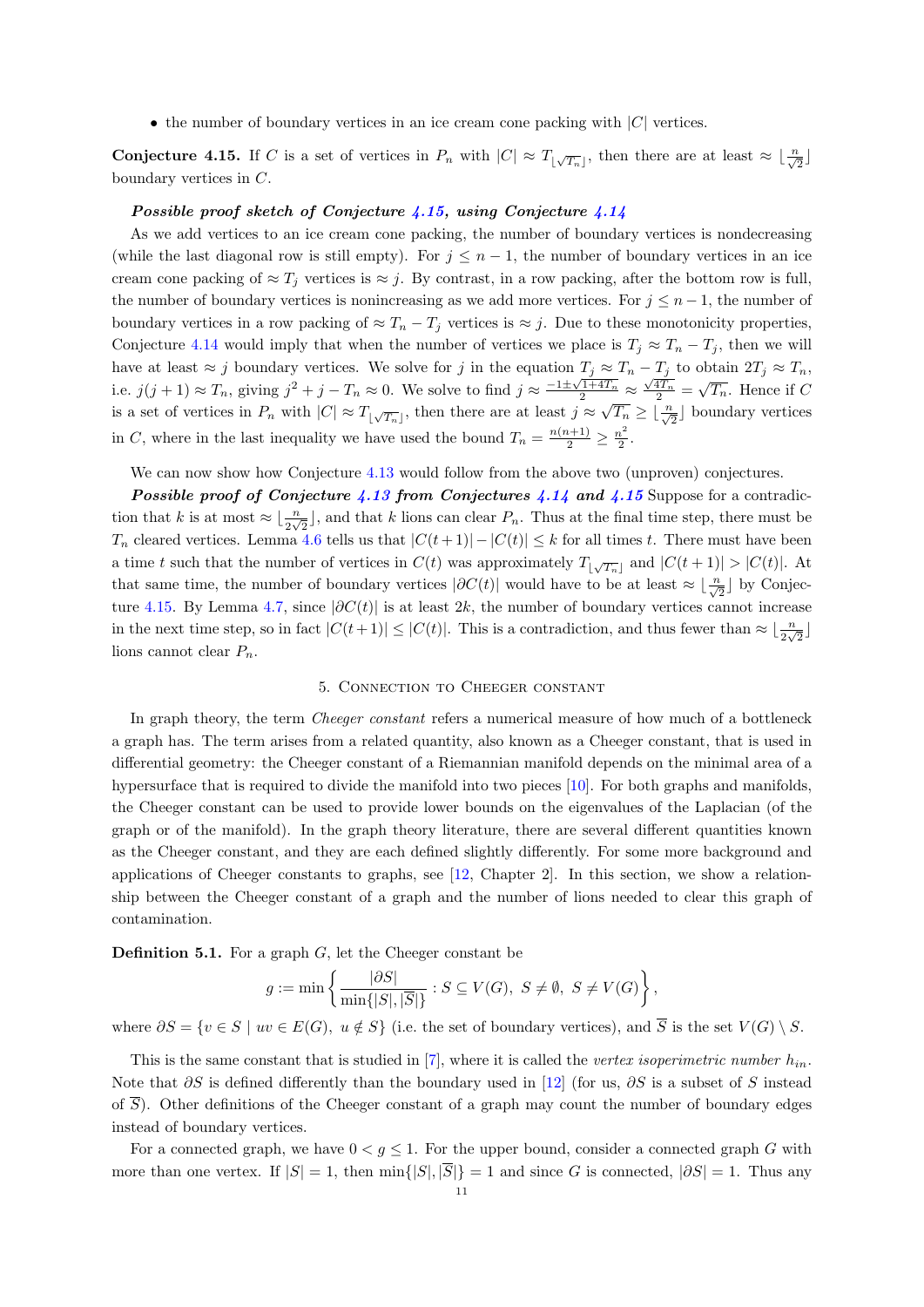

<span id="page-11-0"></span>FIGURE 14. From left to right, the Cheeger constants are  $g = \frac{1}{5}$ ,  $g = \frac{1}{3}$ ,  $g = \frac{2}{5}$ . These Cheeger constants can be realized by taking the blue vertices to be the set S.

connected graph has a Cheeger constant at most  $1$  since  $g$  takes the minimum of all vertex subsets. For the lower bound, note that if S is neither empty nor all of  $V(G)$ , then  $|\partial S| \geq 1$  when G is connected. If G is disconnected then  $g = 0$  since  $|\partial S| = 0$  if we take S to be a connected component. Roughly speaking, a larger q tells us that overall the graph has more connections; a smaller q says that the graph is easier to break into pieces. Consider the graphs in Figure [14](#page-11-0) for a few examples of Cheeger constants.

We now give lower bounds on the number of lions needed to clear a graph in terms of the Cheeger constant. Recall a graph with polite lions is one in which at each turn, at most one lion can move. We first consider polite lions, before moving to the case of arbitrary lions.

<span id="page-11-1"></span>**Theorem 5.2.** Let G be a connected graph with vertex set V and with Cheeger constant g. If  $k \leq \frac{1}{2} \lfloor \frac{|V|}{2} \rfloor$  $\frac{V\perp}{2}$   $\rfloor$  g, then G cannot be cleared by k polite lions.

*Proof.* Suppose for a contradiction that  $k \leq \frac{1}{2} \lfloor \frac{|V|}{2} \rfloor$  $\frac{\nu}{2}$  g polite lions can clear G. Since the number of cleared vertices can increase by at most one in each step with polite lions, in the process of clearing there must be a time t satisfying  $|C(t)| = \lfloor \frac{|V|}{2} \rfloor$  $\frac{V}{2}$ . Now, by the definition of the Cheeger constant g and the observation that  $\min\{|C(t)|, |\overline{C(t)}|\} \leq \lfloor \frac{|V|}{2} \rfloor$ , we have that  $\lfloor \frac{|V|}{2} \rfloor$  $\frac{\nu_1}{2}$ ] $g \leq |\partial C(t)|$ . Since  $2k \leq |\partial C(t)|$ , this implies by Lemma [4.7](#page-6-3) that  $|C(t + 1)| \leq |C(t)|$ . Therefore the number of cleared vertices is always at most  $\frac{|V|}{2}$  $\frac{|V|}{2}$ , contradicting the clearing of G with k lions.

<span id="page-11-2"></span>**Theorem 5.3.** Let G be a connected graph with Cheeger constant g. If  $k \leq \frac{g|V|}{4+a}$  $\frac{g|V|}{4+g}$ , then G cannot be cleared by k lions.

*Proof.* Suppose for a contradiction that  $k \leq \frac{g|V|}{4+a}$  $\frac{g|V|}{4+g}$  lions can clear G. We have that  $k(2+\frac{g}{2}) \leq \frac{g|V|}{2}$  $\frac{|V|}{2}$ , and hence  $2k \le g(\frac{|V|}{2} - \frac{k}{2})$ . This implies that for any x satisfying  $0 \le x \le \frac{k}{2}$ , we have  $2k \le g(\frac{|V|}{2} - x)$ . By definition of the Cheeger constant,  $g \leq \frac{|\partial S|}{\frac{|V|}{2} - x}$ , where S is any subset of V of size  $\frac{|V|}{2} \pm x$ . Combining these two facts implies that for any x satisfying  $0 \le x \le \frac{k}{2}$ , we have  $2k \le g(\frac{|V|}{2} - x) \le |\partial S|$ , where  $S \subseteq V$  is any set of size  $|S| = \frac{|V|}{2} \pm x$ . By Lemma [4.6](#page-6-2) the size of the cleared set can increase by at most k in any step. Therefore there is some time t when the number of cleared vertices is within  $\pm \frac{k}{2}$  of  $\frac{|V|}{2}$ and when  $|C(t + 1)| > |C(t)|$ . But since  $2k \leq |\partial C(t)|$  at this time step t, Lemma [4.7](#page-6-3) then implies that the number of cleared vertices cannot increase in the next step, giving a contradiction. Therefore  $k$  lions do not suffice to clear the graph  $G$ .

The advantage of using the Cheeger constant is that it gives a lower bound on the number of lions needed to clear an arbitrary graph. That is not to say that the bound obtained by this method is near the optimal number of lions. Rather, Theorems [5.2](#page-11-1) and [5.3](#page-11-2) gives a weak bound for any graph, including graphs that do not have obvious symmetry that can be used to discover a better bound.

For example, suppose the Cheeger constant is  $q = 1$ , which happens if G is a complete graph. If  $q = 1$ , then Theorem [5.3](#page-11-2) implies that more than  $|V|/5$  lions are needed to clear the graph G, and Theorem [5.2](#page-11-1)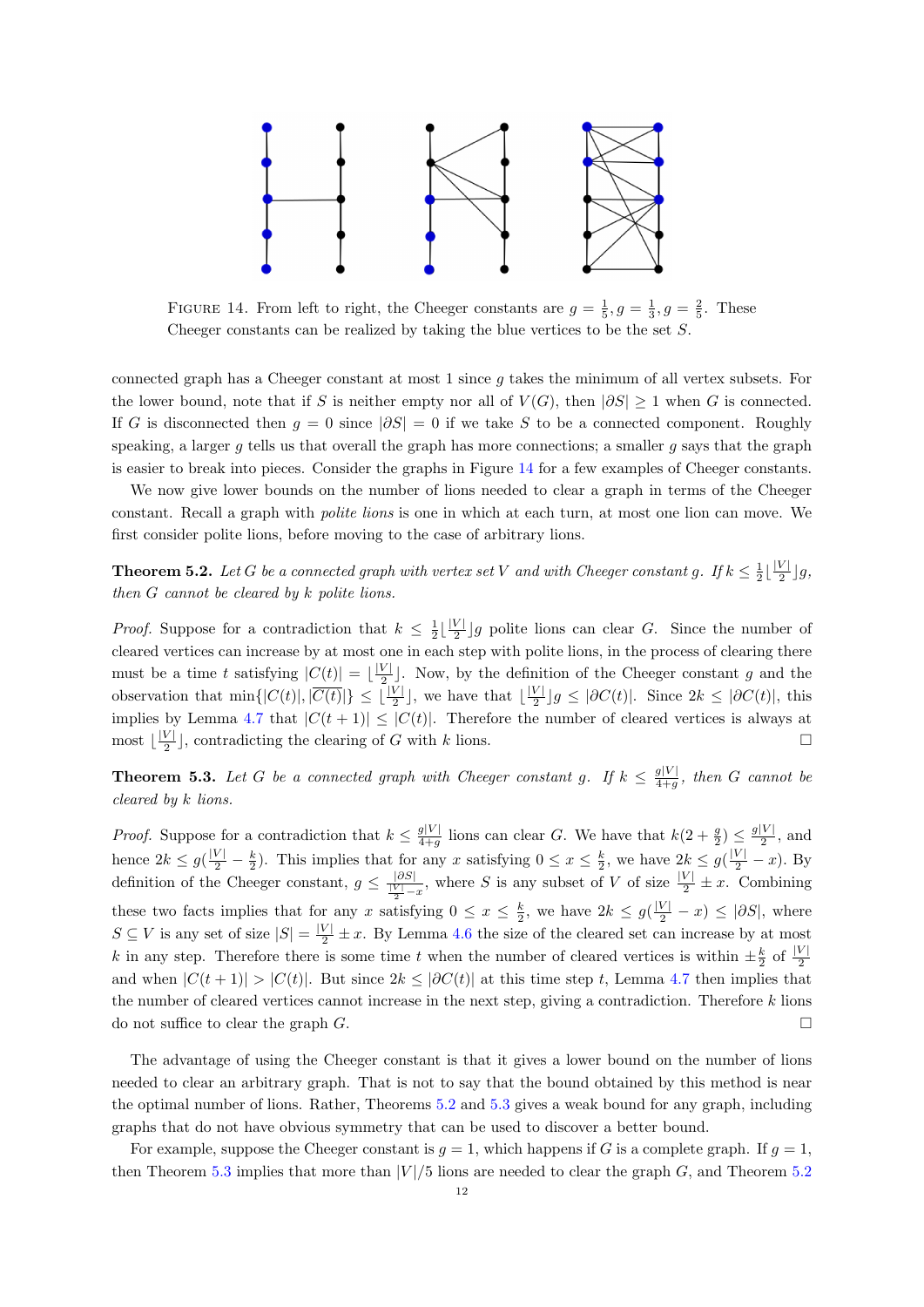implies that at least  $|V|/4$  polite lions are needed. If  $g = \frac{1}{2}$ , then Theorem [5.3](#page-11-2) says that more than  $|V|/9$ lions are needed, and Theorem  $5.2$  implies that at least  $|V|/8$  polite lions are needed.

### 6. Conclusion and Open Questions

<span id="page-12-0"></span>The lion and contamination problem is a pursuit-evasion problem classically defined on square grid graphs. We have explored extensions of this problem by considering restricted models of lion motion such as caffeinated and polite lions — and by studying the case of triangular grid graphs. We found an upper bound on the number of lions that that would suffice to clear a triangulated parallelogram graph under the typical lion motion and using caffeinated lions. We also found a lower bound for the number of lions to clear a triangulated square graph using techniques from [\[6\]](#page-13-0). We explored a possible lower bound on the number of lions needed to clear a discretized triangle graph, and provided a sketch of a possible proof. Lastly, we used the Cheeger constant to give a lower bound on the number of lions needed to clear contamination on an arbitrary connected graph using two types of lion motion: polite lions and arbitrary lions. While we do not expect the Cheeger constant bound to typically be tight, particularly for graphs with extra structure or symmetry, it is quite general and applies to any connected graph.

We end with a collection of open questions, that we hope will inspire future work on the lions and contamination problem with other families of graphs.

**Question 6.1.** Question 1 Let G be a connected graph and let H be a connected subgraph. If k lions can clear  $G$ , then can k lions clear  $H$ ? Prove or find a counterexample.

This question is not a priori obvious even if  $V(H) = V(G)$ . Nor is this question obvious if H is an *induced* subgraph of G, which means that  $V(H) \subseteq V(G)$  and that two vertices in H are connected by an edge in  $H$  exactly when they are connected by an edge in  $G$ .

**Remark 6.2.** Note that the square grids are subgraphs of  $R_n$  (with diagonals removed), so if the above question is answered in the affirmative, then our results might be able to be used to prove some results from  $[6]$  — see Theorem [4.12.](#page-8-4)

Question 6.3. Question 2 We define a sweep of a graph to be *monotonic* if every vertex that is cleared never again becomes recontaminated. If a graph  $G$  admits a sweep by  $k$  lions, then does it necessarily admit a monotonic sweep by  $k$  lions? And if not, then what is the smallest possible counterexample, both in terms of  $k$  and in terms of the number of vertices in the graph? For these questions, the lions are allowed to choose their starting positions.

See [\[23\]](#page-14-14) for a different type of sensor motion (also in which contamination lives on the edges) in which the existence of a sweep implies the existence of a monotonic sweep.

**Question 6.4.** Question 3 Consider the graphs  $C(n, k)$  which have n evenly-spaced vertices around a circle, and all edges of length at most k steps around the circle. For  $k = 0$ , this is n distinct points; for  $k = 1$  this is a circle graph; for  $k = 2$  a bunch of triangles form. How many lions are needed to clear these graphs of contamination? For  $k = 1$  it is clear that 2 lions suffice. For  $k > 1$  one can see that  $2k$ lions suffice (note 4 lions are likely needed for  $k = 2$  and n large). What are the best lower bounds we can get on the number of lions needed?

**Question 6.5.** Question 4 What can we say about strongly regular graphs, of type  $(n, k, \lambda, \mu)$ ? What bounds on the number of lions needed can we give in terms of n, k,  $\lambda$ ,  $\mu$ ?

Question 6.6. Question 5 Given a way to discretize a Euclidean domain into a graph, what can be said about the number of lions needed to clear the graph, perhaps as the number of vertices in discretization goes to infinity? For domains in the plane one might expect the number of lions to scale in relationship with a length, and for domains in  $\mathbb{R}^n$  one might expect the number of lions to scale in relationship to a (n − 1)-dimensional volume. In what settings are results along these lines true? See Corollary 9.1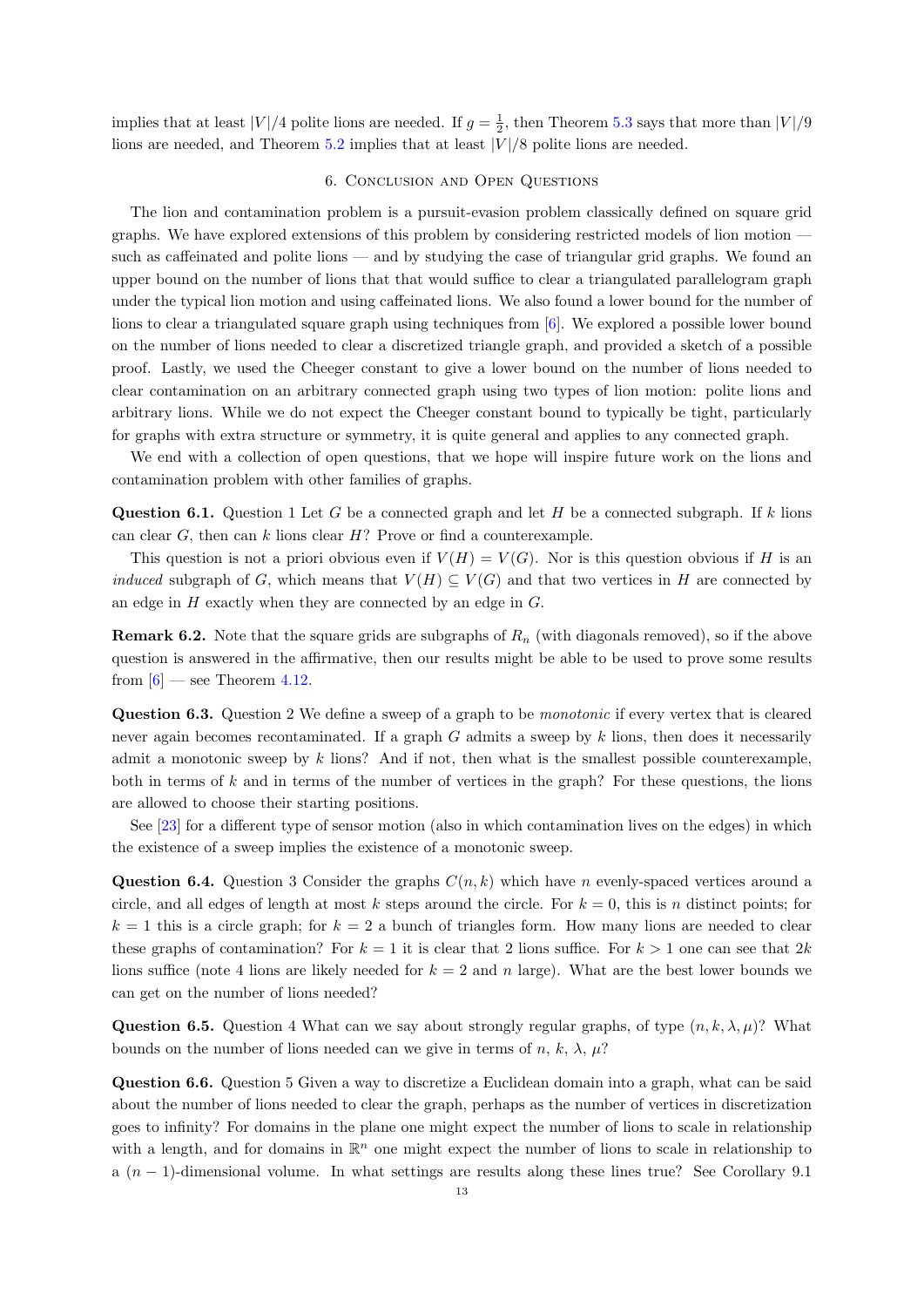of [\[1\]](#page-13-17) for related ideas. What can be said about the relationship between the number of lions needed for different types of discretizations, say triangular versus square versus hexagonal triangulations of a planar domain, or different regular lattices in a three-dimensional domain, perhaps as the number of vertices goes to infinity?

Question 6.7. Question 6 There are several related notions of Cheeger constants on graphs, all of which are different discretizations of the Cheeger constant of a manifold. In Section [5](#page-10-0) we consider a connection between the Cheeger constant that is sometimes referred to as the vertex isoperimetric number  $h_{in}$  [\[7\]](#page-13-16) and the number of polite lions needed. In this Cheeger constant, the size of a boundary is counted using vertices. A more commonly studied discretization, however, is the Cheeger constant  $h<sub>G</sub>$  of a graph [\[12\]](#page-13-3) where the size of a boundary is counted using edges. Suppose we only considered *monotonic* sweeps  $$ sweeps in which the number of cleared vertices is not allowed to ever decrease, as in Question  $2 -$  by caffeinated lions (lions which must move at every step). Is the Cheeger constant  $h<sub>G</sub>$  relevant for bounding the number of lions (from below) needed for monotonic sweeps by caffeinated lions?

**Question 6.8.** Question 7 How many lions are necessary to clear the triangular graph  $P_n$  or the square graphs  $S_n$  and  $R_n$ ? Are n lions needed for all three of these graphs?

### **REFERENCES**

- <span id="page-13-17"></span>[1] Brooks Adams, Henry Adams, and Colin Roberts. Sweeping costs of planar domains. In Research in Computational Topology, pages 71–92. Springer, 2018.
- <span id="page-13-12"></span>[2] Henry Adams and Gunnar Carlsson. Evasion paths in mobile sensor networks. International Journal of Robotics Research, 34(1):90–104, 2015.
- <span id="page-13-15"></span>[3] Henry Adams, Deepjyoti Ghosh, Clark Mask, William Ott, and Kyle Williams. Efficient evader detection in mobile sensor networks. arXiv preprint arXiv:2101.09813, 2021.
- <span id="page-13-10"></span>[4] Laurent Alonso, Arthur S Goldstein, and Edward M Reingold. "Lion and man": Upper and lower bounds. ORSA Journal on Computing, 4(4):447–452, 1992.
- <span id="page-13-6"></span>[5] Tamer Başar and Geert Jan Olsder. Dynamic noncooperative game theory. SIAM, 1998.
- <span id="page-13-0"></span>[6] Florian Berger, Alexander Gilbers, Ansgar Grüne, and Rolf Klein. How many lions are needed to clear a grid? Algorithms, 2(3):1069–1086, Sep 2009.
- <span id="page-13-16"></span>[7] Sergey Bobkov, Christian Houdré, and Prasad Tetali.  $\lambda_{\infty}$ , vertex isoperimetry and concentration. Combinatorica, 20(2):153–172, 2000.
- <span id="page-13-8"></span>[8] Anthony Bonato and Richard J. Nowakowski. The Game of Cops and Robbers on Graphs. American Mathematical Society, 2011.
- <span id="page-13-1"></span>[9] Peter Brass, Kyue D Kim, Hyeon-Suk Na, and Chan-Su Shin. Escaping off-line searchers and a discrete isoperimetric theorem. In International Symposium on Algorithms and Computation, pages 65–74. Springer, 2007.
- <span id="page-13-4"></span>[10] Jeff Cheeger. A lower bound for the smallest eigenvalue of the Laplacian. In Proceedings of the Princeton conference in honor of Professor S. Bochner, pages 195–199, 1969.
- <span id="page-13-11"></span>[11] Jren-Chit Chin, Yu Dong, Wing-Kai Hon, Chris Yu-Tak Ma, and David KY Yau. Detection of intelligent mobile target in a mobile sensor network. IEEE/ACM transactions on networking, 18(1):41–52, 2009.
- <span id="page-13-3"></span>[12] Fan R. K. Chung. Spectral graph theory. Regional conference series in mathematics. Published for the Conference Board of the mathematical sciences by the American Mathematical Society, 1997.
- <span id="page-13-9"></span>[13] Timothy H Chung, Geoffrey A Hollinger, and Volkan Isler. Search and pursuit-evasion in mobile robotics. Autonomous robots, 31(4):299–316, 2011.
- <span id="page-13-13"></span>[14] Vin de Silva and Robert Ghrist. Coordinate-free coverage in sensor networks with controlled boundaries via homology. The International Journal of Robotics Research, 25(12):1205–1222, 2006.
- <span id="page-13-14"></span>[15] Vin de Silva and Robert Ghrist. Coverage in sensor networks via persistent homology. Algebraic & Geometric Topology, 7(1):339–358, 2007.
- <span id="page-13-2"></span>[16] Adrian Dumitrescu, Ichiro Suzuki, and Paweł Żyliński. Offline variants of the "lion and man" problem: Some problems and techniques for measuring crowdedness and for safe path planning. Theoretical Computer Science, 399(3):220–235, 2008.
- <span id="page-13-5"></span>[17] Fedor V Fomin and Dimitrios M Thilikos. An annotated bibliography on guaranteed graph searching. Theoretical computer science, 399(3):236–245, 2008.
- <span id="page-13-7"></span>[18] Dieter Fox, Wolfram Burgard, and Sebastian Thrun. The dynamic window approach to collision avoidance. IEEE Robotics & Automation Magazine, 4(1):23–33, 1997.